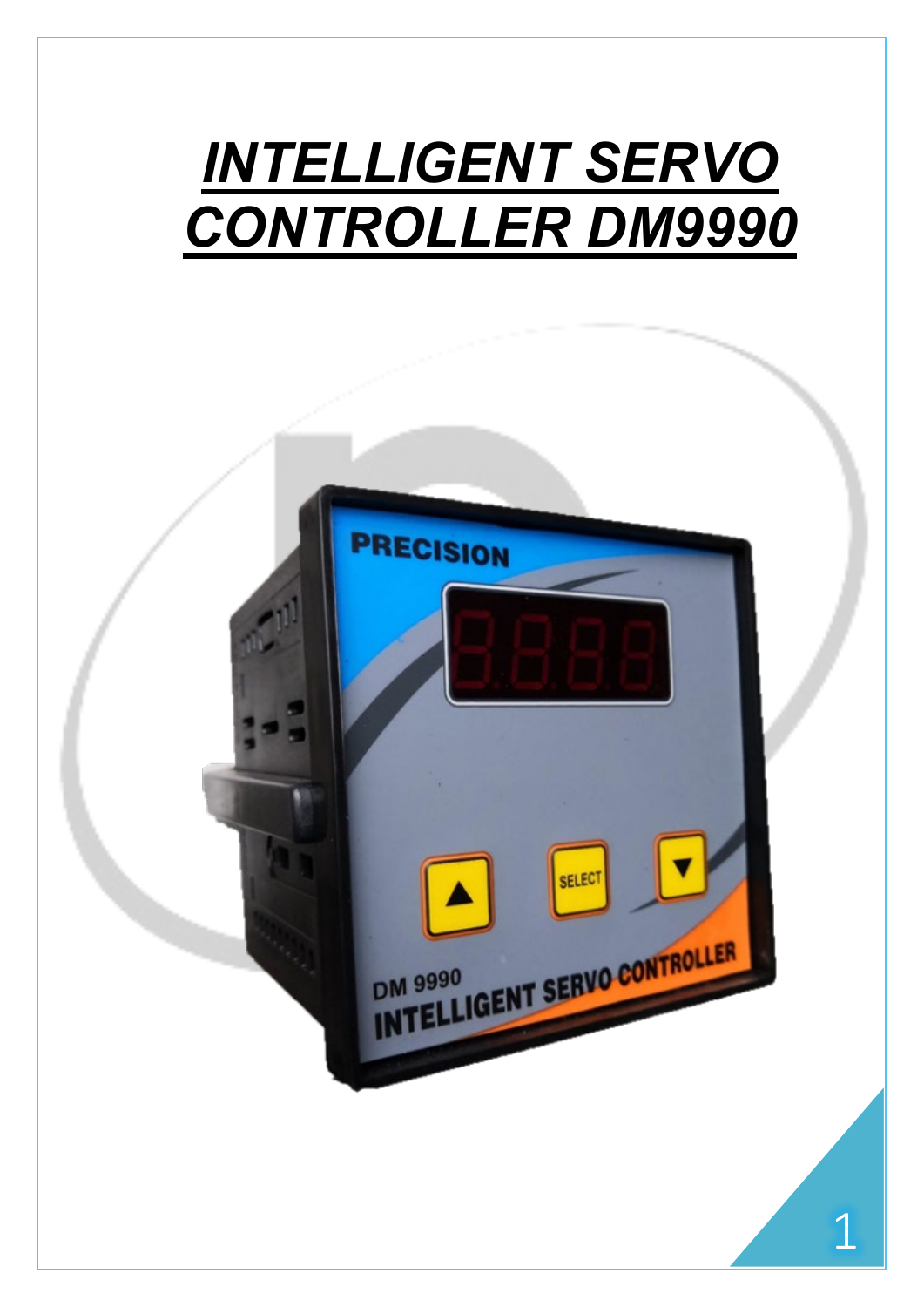# *PHYSICAL DESCRIPTION*

#### *FRONT*

*The front panel has one row of four digits/characters each. Three smart keys make navigating the parameters very quick and intuitive for viewing data and configuring the Controller (DM 9990).*

#### *REAR*

 *The voltage and current terminals are located on the back of the Controller. Refer to "Real panel" line diagram for more information.*

## *AUTO-SCROLL*

*Auto-scroll allows you to monitor a group of display pages sequentially every six seconds. This is convenient for viewing from a distance. The controller shows the parameter name for one second followed by the value for five seconds.*

### *BUTTON DISCRIPTION*

*This button is used to increase the parameter value.*

*This button is used for the selection of parameter.*

**This button is used to decrease the parameter value.**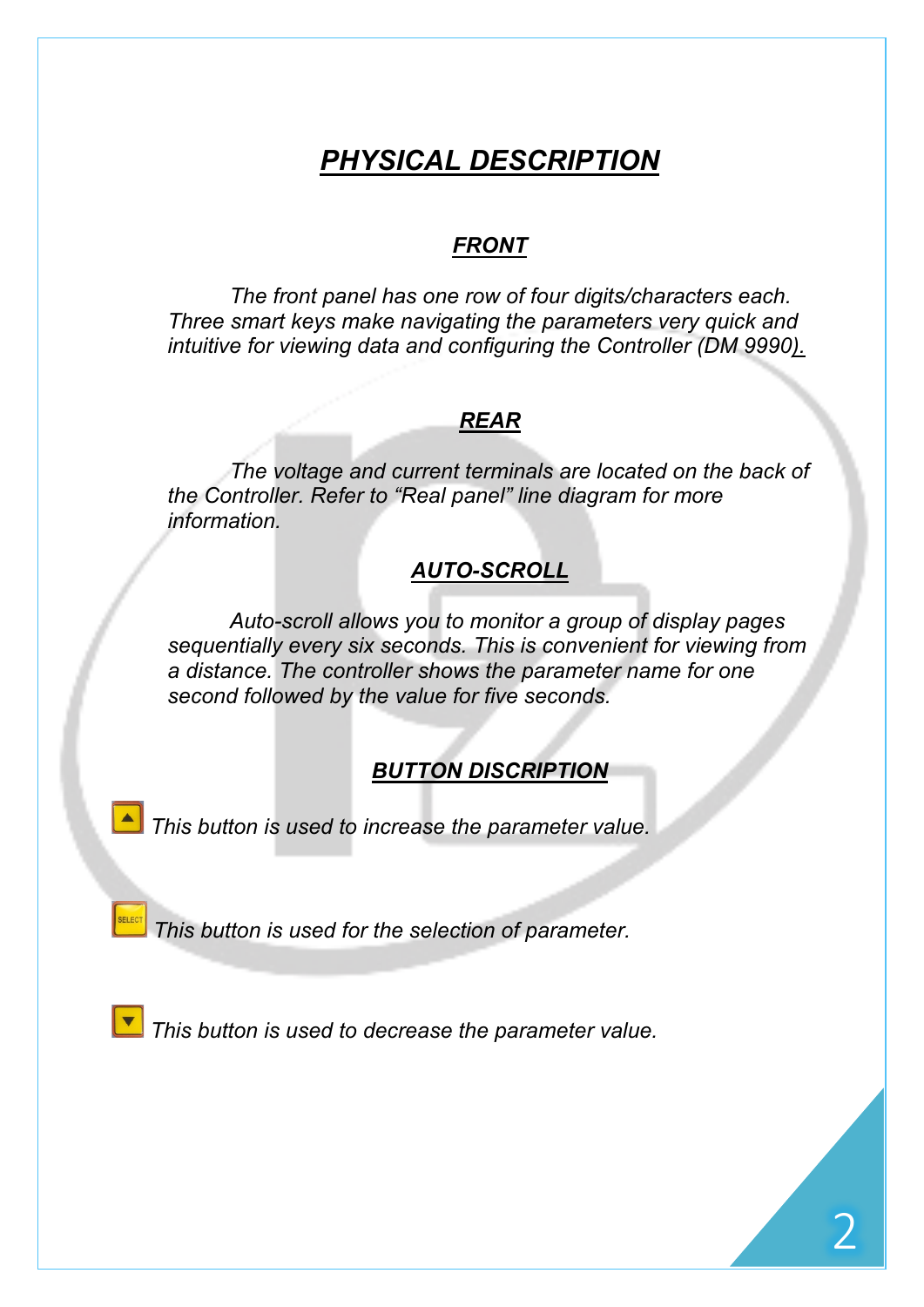